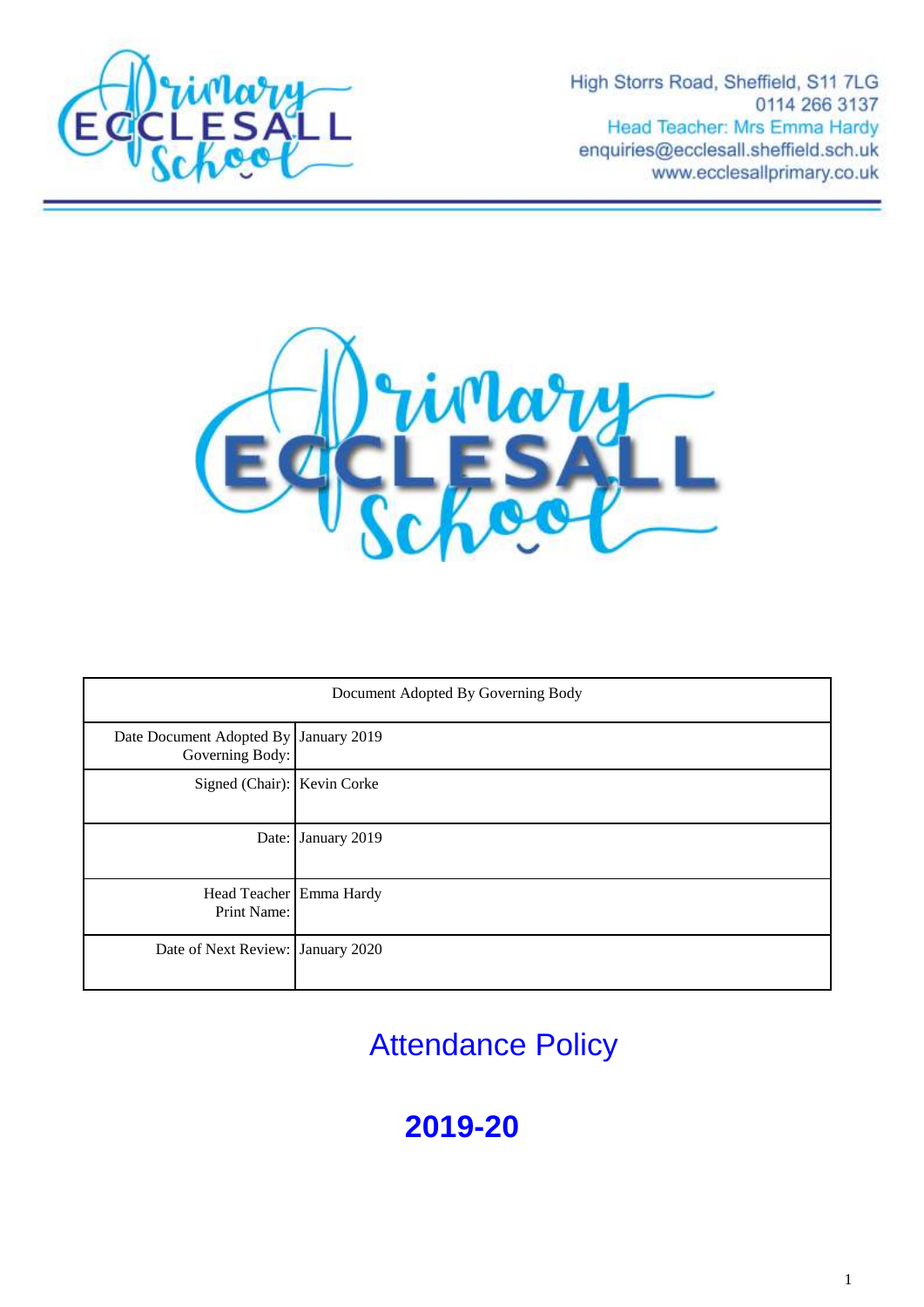# **1. Policy Statement**

Good attendance and punctuality are vital if pupils are to achieve their maximum potential. Ecclesall Primary School is committed to working with parents/carers and pupils to ensure that each pupil benefits from the academic, personal and social opportunities available to them during their years with us.

We aim to work with parents/carers to develop good habits of punctuality and encourage 'self' responsibility. We are, therefore, committed to a whole school approach to attendance and a partnership relationship with parent/carers.

# **1.1 Aims of the Policy**

- Clear procedures encouraging pupils to achieve their maximum potential by maintaining good attendance and punctuality
- Ensuring parent/carers and pupils are informed about the procedures for attendance and encouraging them to take an active role in promoting good attendance and punctuality
- Ensuring all teaching staff, non-teaching staff and governors understand the procedures
- The commitment to allocate resources to support the policy
- Addressing attendance and inclusion issues in the curriculum

# **1.2 The Law**

#### **The 2006 Education Act requires that:**

- All pupils of compulsory school age receive a suitable full time education by regular attendance at school or otherwise
- The Local Authority must provide school places to parents who wish their children to be educated at school
- The school must complete attendance registers at the beginning of the morning session and during the afternoon session
- The school must report to the Local Authority pupils who fail to attend regularly or are absent for more than ten days without explanation
- The Local Authority has a duty to ensure that parents fulfil their legal responsibilities
- Failure by parents to ensure the regular attendance at school of a registered pupil is an offence punishable by law

# **2. Partnership**

# **2.1 What the school expects of our pupils**

- That pupils attend regularly, on time and ready to learn
- That pupils are prepared for the day with appropriate equipment e.g. P.E. kit
- To report to the office should they arrive after registration time
- To tell a member of staff if there is any problem which may prevent them from attending school

# **2.2 What the school expects of parents/carers**

- To fulfil their legal responsibility to ensure that their child attends school regularly, on time and prepared for the day
- To contact school on the first day their child is absent for any reason
- To arrange medical and dental appointments out of school times wherever possible, and to obtain an Authorised Absence Pass from the school if unavoidable
- To arrange holidays out of school time wherever possible. Further guidance is offered under the section *Holidays in term time* later in this policy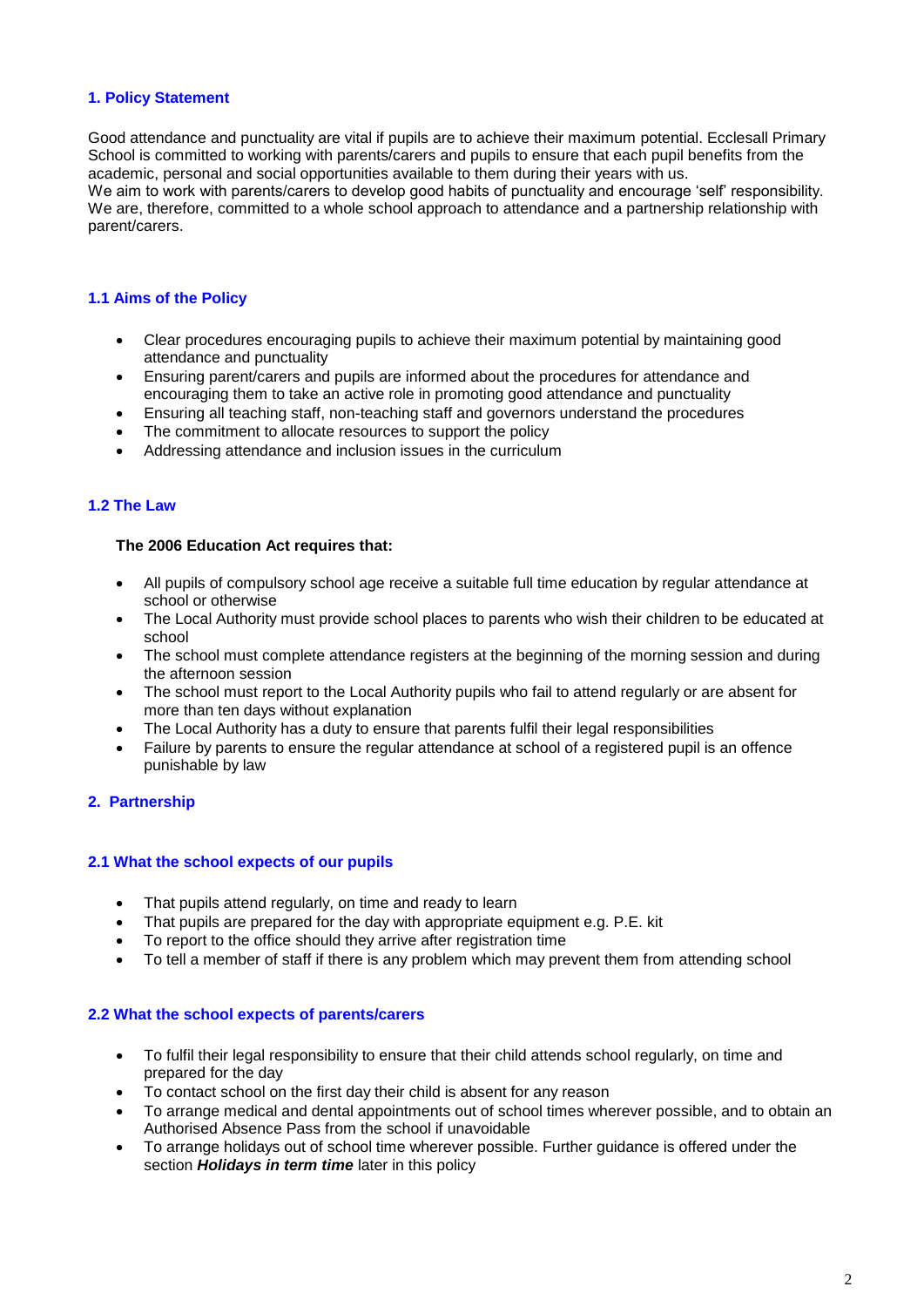- To speak to relevant members of staff if they know of any problem which may prevent their child from attending school
- To provide a note, signed by the parent/carer, when the child returns to school explaining the reason for absence, if the school has not spoken to parent/carer. This will be filed and may be produced if requested by officers of the Attendance and Inclusion Service

# **2.3 What parents/carers and pupils can expect from the school**

- A broad, balanced education that is dependant on regular attendance at school
- Promotion of good attendance and punctuality at school, and regular encouragement and rewards
- **Efficient and accurate recording and monitoring of attendance**
- First day contact with parents/carers when absence is unexplained
- Prompt action when a problem has been identified
- Liaison with officers from the Local Authority to assist and support families where needed
- Regular communication with parents/carers

# *2.4 Partnership with parents/carers*

It is vital that parents/carers are involved in promoting good attendance and punctuality

- When attendance is of serious concern contact may be made by the Attendance and Inclusion Service.
- Parents/carers are encouraged to make contact with school to discuss any issues impacting on their child's attendance or punctuality.
- Any concerns or problems raised by parents/carers will be responded to quickly and sensitively by the school.

## 3. Procedures

Registers are a legal document. Attendance of all pupils is monitored and evaluated regularly using the following procedures:

# **3.1 Registration**

- Registration takes place each morning at 8.50 am for KS2 children and 8.55am for EYFS/KS1 children and each afternoon at 1.00pm for Y6 and EYFS and 1.10 pm for all other children. This is completed on line.
- KS2 Pupils walk into school from the playground by staff and EYFS and KS1 children enter school with parents and carers to their classrooms.
- Class teachers will enter a present mark (/) in ink in the register for each pupil present and an absent mark (-) for any pupil that is absent, unless they know the reason, which will then be recorded. Any notes received will be sent to the Office for checking by office staff. All notes will be kept in a file until the end of year and be made available to officers from the Attendance and Inclusion Service where appropriate.

# **3.2 Responding to lateness**

- Pupils arriving in the classroom after registers have been returned to the office are deemed to be late. The pupil should be sent to the office where their (-) mark is amended to L.
- At 10.00 am and 2pm the pupil is deemed to be Late/absent. Any pupil arriving in school after these times will be marked 'u'. In case of emergency the register shows the pupil is on the premises, but they will not receive a present mark toward their overall attendance
- Parents/carers will be contacted by phone if their child is late more than once in a two week period.
- If the lateness persists then parents will be invited to school to discuss the problem.
- The Attendance officer at SCC will be informed if the situation does not improve.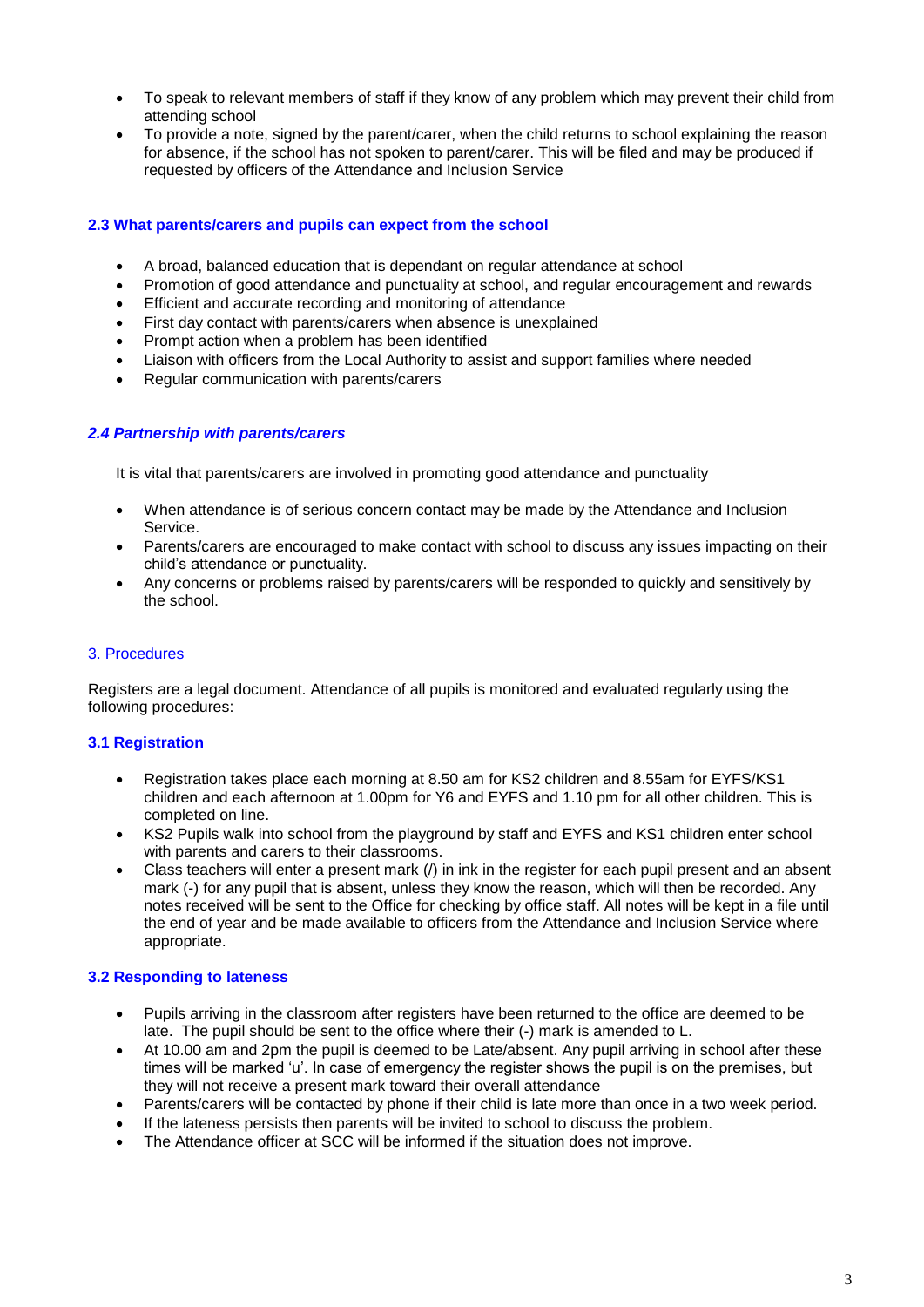## 3.3 Responding to absence – criteria for requesting support from the Education Welfare Officer (EWO)/Advanced Practitioner (Attendance)

- Home/school contact has not prompted an improvement in attendance
- Patterns of absence
- Poor overall attendance (e.g. below 90%)
- Each half term a review of individual pupil attendance takes place. Any pupil showing an attendance of below 90% for the last half term is discussed and, if appropriate, a Request for Support Form is completed by the school and passed to the Attendance Officer. The pupil's name is then placed on the concerns list. The Head teacher and school will then closely monitor the pupil's attendance and, if necessary, make contact with the parent/carer in an attempt to resolve any issues.
- In the case of on-going sickness Medical evidence may be required by the school and copied to be kept on file. The School Nurse may be contacted to liaise with families experiencing difficulties.
- If attendance continues to give cause for concern strategies will be considered and steps taken in an attempt to improve attendance and punctuality. This could include working with members of staff, the Attendance Officer or other professionals if deemed appropriate.
- When a pupil has not attended for 10 school days the school has a statutory responsibility to inform the Attendance Officer.

## 4. Children Missing from Education

The Head Teacher and Deputy Head Teachers are the nominated members of school staff to liase with the Children and Young People's Directorate Children Missing from Education Team. Pupils who cannot be located will be considered missing. The Children Missing from Education Team will be informed and will pursue the matter in accordance with Local Authority procedures **(See policy**  *Children Missing from Education)*

## *5. Children in Public Care*

The Head Teacher and Deputy Head Teachers are the co-ordinators who liaise with the Children and Young People's Directorate Looked After Children Team. Looked After Children will be set up as an Attendance Group on SIMS and their individual attendance will be checked each half term.

# **7. Roles and Responsibilities**

# **7.1 Governors**

- Maintain an overview of attendance through reports provided by the Head Teacher and the Local Authority via the Head Teacher report
- Attend School Attendance Panels as necessary

# **7.2 Head Teacher**

- Has overall responsibility for attendance within the school
- Provides advice and support to school staff regarding attendance and punctuality issues
- Liaises with the Link Advisor, Advanced Practitioner for Attendance & Inclusion and other officers of the Local Authority to set targets and implement attendance strategies
- Works with the Deputy Heads to implement targets, review statistics and amend the policy as necessary
- Works with other schools and agencies to promote attendance and punctuality within SWIP.
- Has responsibility for monitoring the progress of children Looked After by the Local Authority
- Has responsibility for investigating and, where necessary, reporting incidents of children who are Missing from Education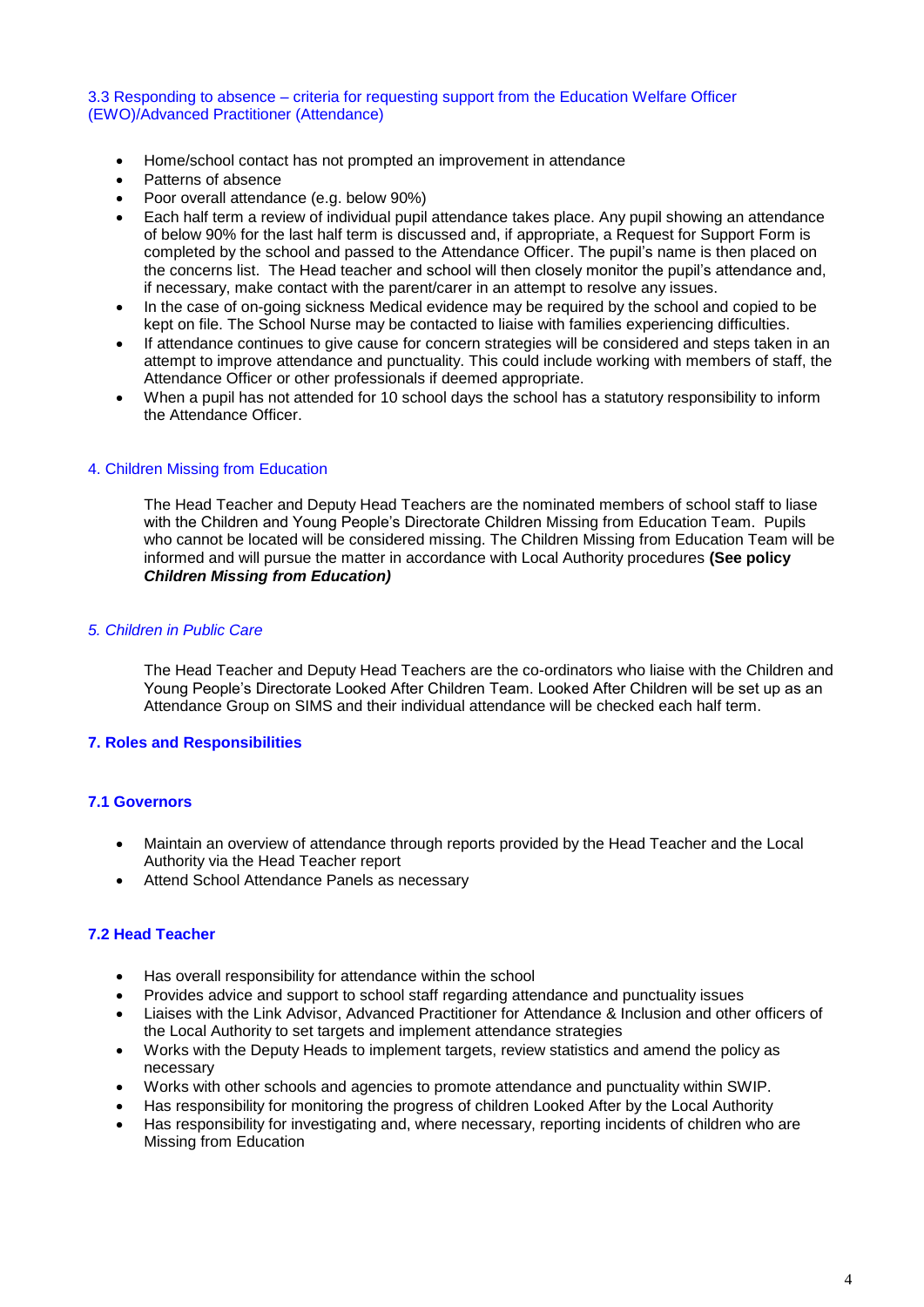# **7.3 Deputy Head**

- Maintains an overview of attendance and manages the day to day implementation of attendance plans and strategies
- Liaises with the Senior Inclusion Officer and school office staff to produce and evaluate attendance statistics
- Works with other schools and agencies to promote attendance and punctuality within the cluster

# **7.4 Class teachers**

- Accurately mark registers on line promptly following registration, in line with Education (Pupil Registration) Regulations 2006.
- Send any notes received to the Office for the attention of office staff
- Report to appropriate staff any issue or problem which may affect the attendance or punctuality of a pupil
- Promote good attendance and punctuality within the classroom and the school.

# **7.5 School clerk and office staff**

- Receive, update and maintain accurate database in line with Education (Pupil Registration) Regulations 2006.
- Maintain SIMS attendance database and update on a weekly basis
- Provide reports from SIMS to governors, Head Teacher and Deputy Head Teachers, Local Authority officers as requested
- Provide relevant information to Local Authority officers making contact with families regarding attendance and punctuality

# **7.6 Multi Agency Support Team (MAST) - Attendance**

## **Advanced practitioner - Attendance**

- Liaise with the Head Teacher, school staff and officers of the Local Authority to promote good attendance and punctuality within school, cluster and wider community
- Support the Head Teacher and DHTs to produce, review and action the school's Attendance Plan and Attendance Policy, along with producing a Parent Policy for clear guidance and information
- Support the school to develop whole school strategies relating to attendance and inclusion. Offering advice, analysis and monitoring of attendance issues
- Work closely with the MAST team and school staff regarding the pupil concerns list, discuss and agree appropriate courses of action when necessary, including prosecution procedures as appropriate
- Attend appropriate meetings e.g., School Attendance Panel, termly reviews.
- Take an active part in attendance assemblies and other initiatives aimed at promoting attendance and punctuality
- Maintain, review and analyse attendance information, statistics and reports. Provide reports to appropriate bodies e.g. governors and officers of the Local Authority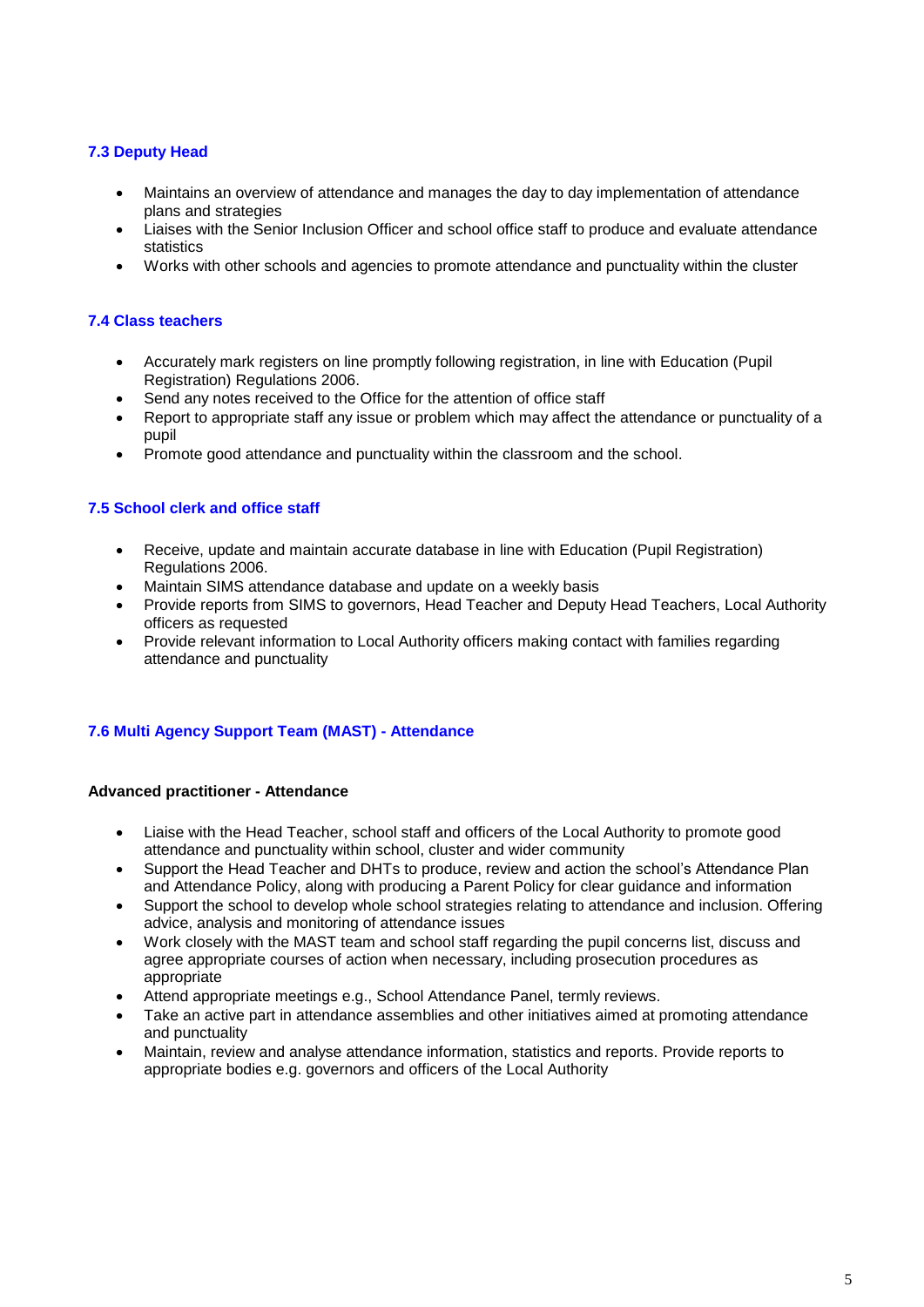# **Attendance Officer**

- Liaise with school staff regarding the attendance and punctuality of identified pupils. Receive attendance data and agree action
- Make contact with parents/carers where concern is raised regarding a pupil's attendance.
- Discuss issues affecting attendance and punctuality with parents/carers and clearly outline legal responsibilities and requirements
- Record and maintain accurate information following contact
- Feedback to school staff within the agreed timescale
- Work with the Advanced Practitioner, school staff, parents/carers and pupils to promote good attendance and punctuality.
- Take part in initiatives to promote attendance and punctuality e.g. assemblies

# **8. Authorising Absence**

## **8.1 Only the school may authorise absence.**

- Even when a parent/carer provides an explanation of absence the school will decide whether or not to accept the explanation and authorise the absence.
- The school will clearly set out, in its Parent Policy, obligations for parents/carers regarding attendance and punctuality

## 8.2 Absence may be authorised if:

- The pupil is too ill to attend school
- The pupil is prevented from attending by an unavoidable cause
- The pupil is absent on a day set aside for religious observance by the religious body to which the pupil's parent/carer belongs
- The school at which the pupil is registered is not within walking distance and no suitable arrangements have been made by the Local Authority *unless the parents/carers have chosen to send their child to a school which is not within walking distance*
- The pupil is the child of Traveller parents who temporarily leave the area giving reasonable indication of their intention to return
- There is a close family bereavement
- The pupil has a local authority licence to take part in a public performance and the school has granted leave of absence
- If leave of absence is granted *by the Head Teacher* for a 1 day significant family event such as a family wedding, 70<sup>th</sup> birthday etc. Term time holidays cannot be authorised.

# 8.3 Absence should not be authorised if:

- No explanation is offered by the parent/carer
- The school is not satisfied with an explanation offered
- The pupil is staying home to look after parents, siblings or the home
- The pupil is absent on special occasions e.g. birthday
- The pupil is absent on a one day significant family event for longer than agreed by the Head Teacher
- The pupil is absent on a family holiday not agreed by the Head Teacher
- The pupil is absent unnecessarily e.g. taken shopping, for a haircut

# **8.4 Term time absence**

Parents/carers wishing to take a pupil out of school for a holiday should be actively discouraged. However, the Head Teacher *may* **authorise a 1 day significant family event or a term time absence in exceptional circumstances**. A leave request form must be filled in by the parent/carer and given to the Head Teacher for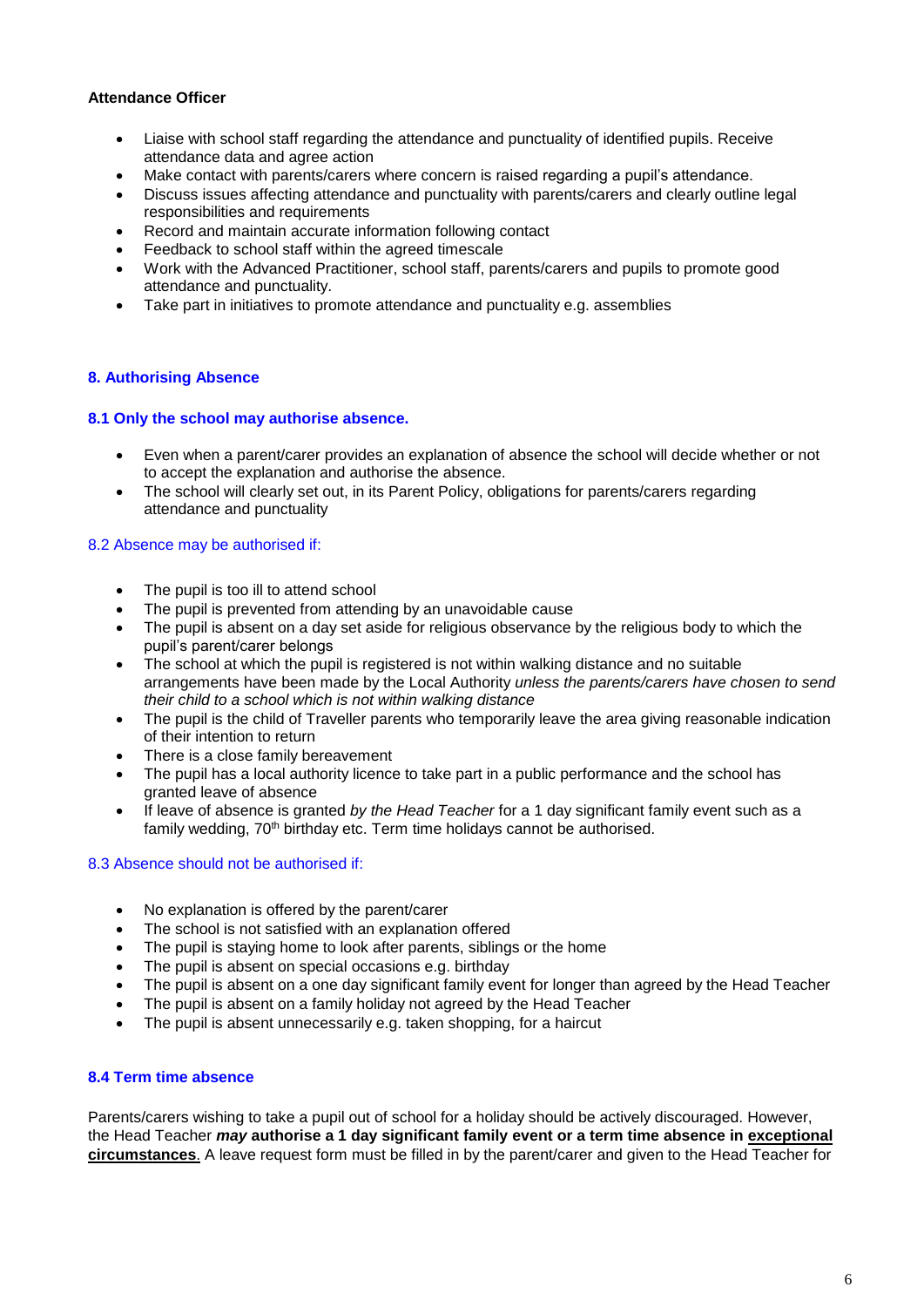consideration. The school will inform parent/carers in writing whether the time has been authorised (it should be made clear why a decision has been made and the criteria used should be re-iterated).

# **https://ecclesallprimary.co.uk/wp-content/uploads/2019/01/Term-Time-Leave-Policy-Revised-Oct-2018-Adopted.pdf**

## 8.5 Holidays will not be authorised

If an unauthorised holiday is taken consideration could be given to issuing a Penalty Notice (see appendix). The Attendance Officer/MAST team will, after consulting with school, consider each case taking into consideration any mitigating circumstances and make a decision. The Local Authority (LA) will inform the school of the outcome and carry out any necessary action.

It is essential that both the Local Authority and the school be consistent so that there can be no allegations of bias or favouritism. If it is seen that the policy is not being applied consistently the Local Authority will not be able to apply a Notice.

#### **Responsibility for maintaining policy**

Head Teacher

## **Review date**

January – Annually, or more frequently should further advice arrive from LA

Agreed with Staff & Governors